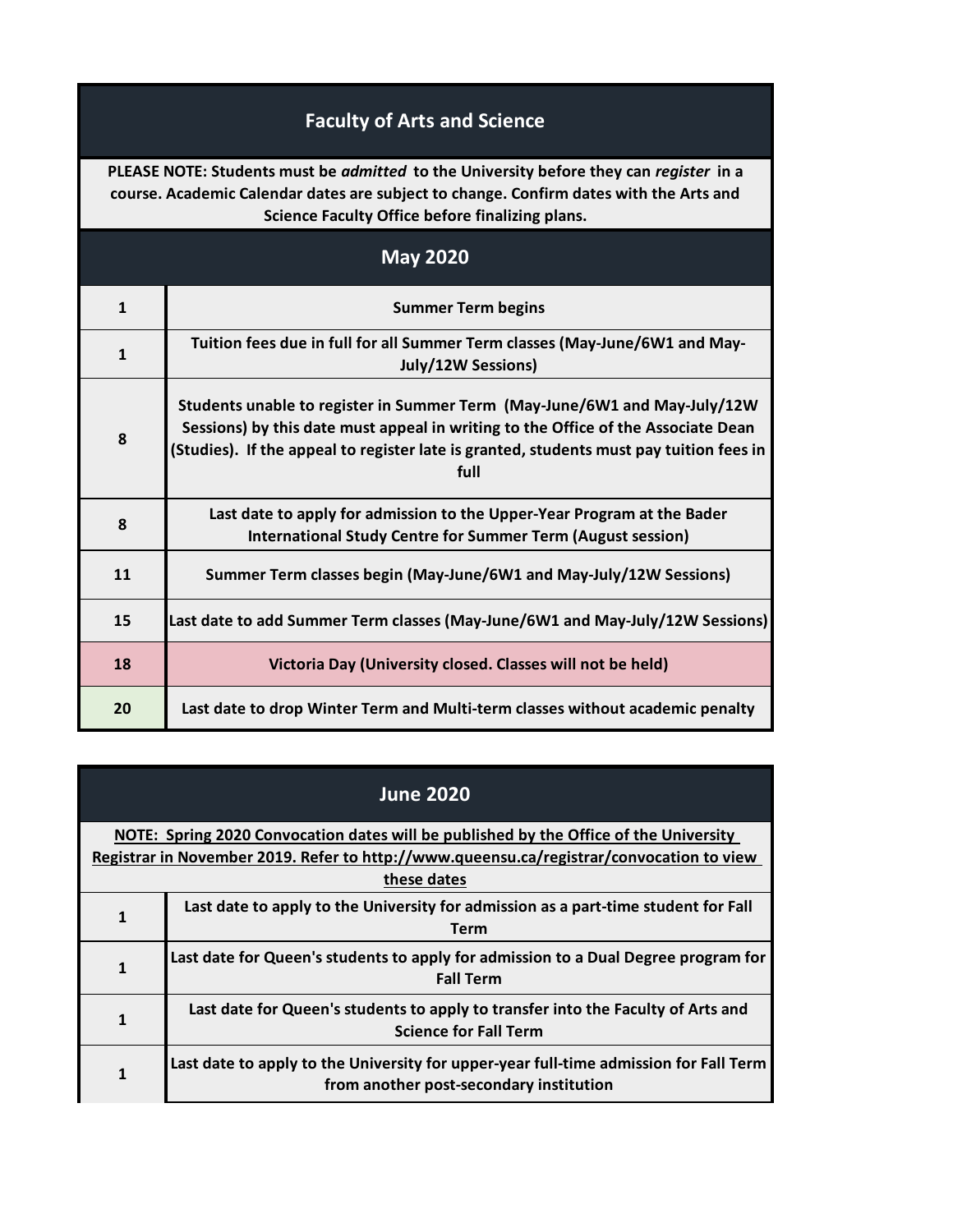| 5         | Last date to drop Summer Term classes (May-June/6W1) without academic penalty                                                                                                                                                     |
|-----------|-----------------------------------------------------------------------------------------------------------------------------------------------------------------------------------------------------------------------------------|
| 5         | Last date to drop Summer Term classes (May-June/6W1) without financial penalty                                                                                                                                                    |
| 5         | Last date to drop Summer Term classes (May-July/12W Sessions) without financial<br>penalty                                                                                                                                        |
| 7         | Last date to apply for accommodation for an official examination conflict for the<br>June, July and August examination sessions                                                                                                   |
| 15        | Last date for receipt of required documentation from students seeking admission<br>to Fall Term to full- or part-time study, including transfer students, to ensure that<br>an admission decision is made before the Term begins. |
| 22        | Summer Term classes (May-June/6W1) end                                                                                                                                                                                            |
| $25 - 27$ | Summer Term examinations for May-June/6W1 session classes                                                                                                                                                                         |

| <b>July 2020</b> |                                                                                                                                                                                                                                                 |
|------------------|-------------------------------------------------------------------------------------------------------------------------------------------------------------------------------------------------------------------------------------------------|
| $\mathbf{1}$     | Tuition fees due in full for Summer Term classes (July-August/6W2 Session)                                                                                                                                                                      |
| $\mathbf{1}$     | Canada Day (Classes will not be held)                                                                                                                                                                                                           |
| $\overline{2}$   | Summer Term classes (July-August/6W2 Session) begin                                                                                                                                                                                             |
| 3                | Last date to drop Summer Term classes (May-July/12W Session) without academic<br>penalty                                                                                                                                                        |
| 8                | Students unable to register in Summer Term (July-August/6W2 Session) by this<br>date must appeal in writing to the Office of the Associate Dean (Studies). If the<br>appeal to register late is granted, students must pay tuition fees in full |
| 8                | Last date to add Summer Term classes (July-August/6W2 Session)                                                                                                                                                                                  |
| 8                | Last date to drop Summer Term classes (July-August/6W2 Session) without<br>financial penalty                                                                                                                                                    |
| 13-31            | <b>Registration period for Fall and Winter classes (TENTATIVE)</b>                                                                                                                                                                              |
| 15               | First date to apply to graduate in SOLUS for Fall 2020                                                                                                                                                                                          |
| 29               | Last date to drop Summer Term classes (July-August/6W2 Session) without<br>academic penalty                                                                                                                                                     |
| 31               | Summer Term classes (May-July/12W Session) end                                                                                                                                                                                                  |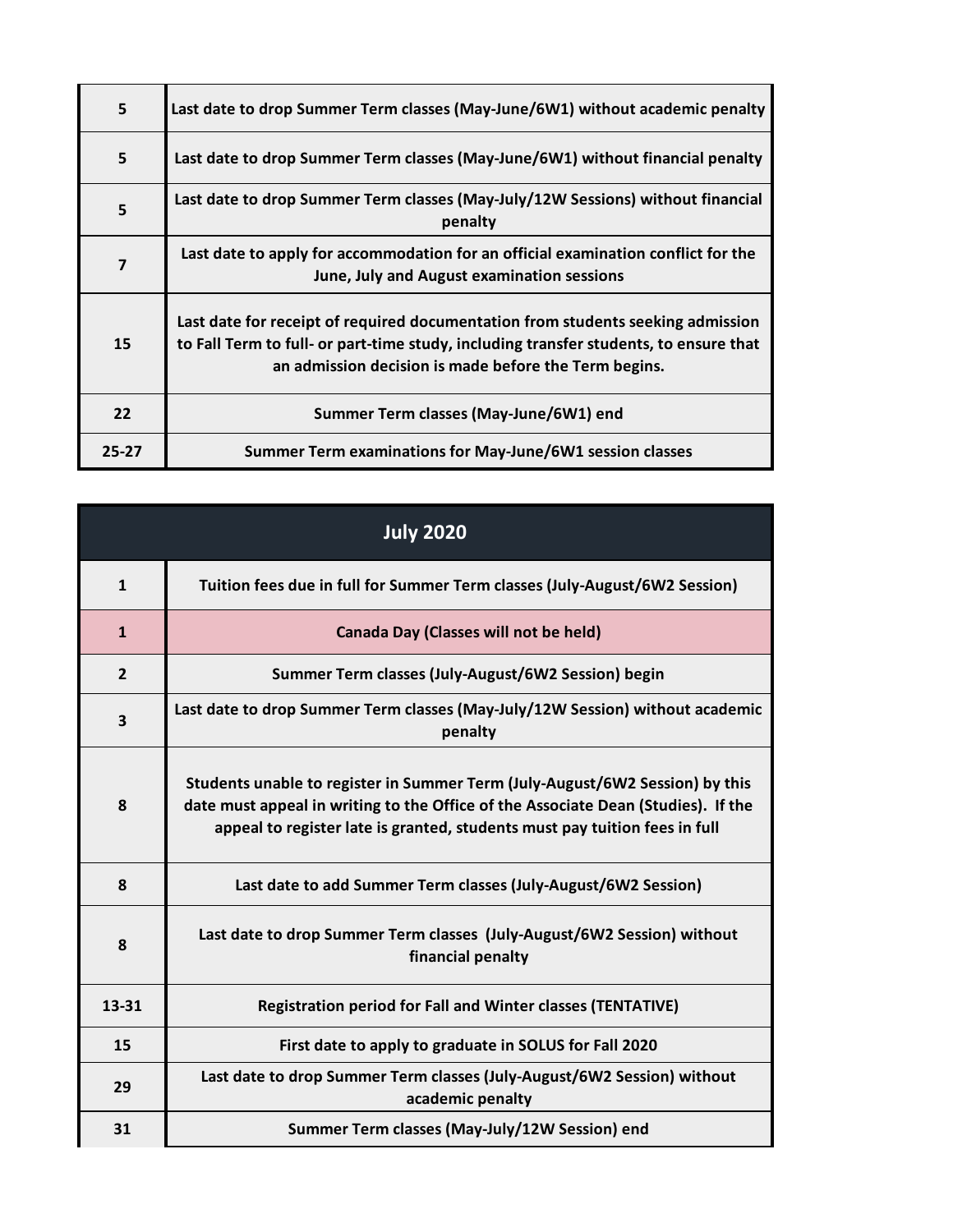| 31 | Last date to apply for admission to the Upper-Year Program at the Bader |
|----|-------------------------------------------------------------------------|
|    | International Study Centre for Fall Term.                               |

| August 2020  |                                                                                                                                             |
|--------------|---------------------------------------------------------------------------------------------------------------------------------------------|
| $\mathbf{1}$ | Refer to http://www.queensu.ca/artsci_online/apply/dates-and-deadlines for<br>deadlines for admission to Distance Studies for the Fall Term |
| 3            | Civic Holiday (University closed. Classes will not be held)                                                                                 |
| $4 - 8$      | Summer Term examinations in May-July/12W Session classes                                                                                    |
| 10           | Summer Term classes (July-August/6W2 Session) end                                                                                           |
| 12, 13       | Summer Term examinations in July-August/6W2 Session classes                                                                                 |
| 25           | Time period to add and drop classes begins (Open Enrolment)                                                                                 |
| 31           | <b>Summer Term ends</b>                                                                                                                     |

| September 2020 |                                                                                                                                                                                                                     |
|----------------|---------------------------------------------------------------------------------------------------------------------------------------------------------------------------------------------------------------------|
| $\mathbf{1}$   | <b>Fall Term begins</b>                                                                                                                                                                                             |
| 5              | Residence move-in day                                                                                                                                                                                               |
| 5              | <b>Welcoming Ceremony for new students</b>                                                                                                                                                                          |
| $\overline{7}$ | Labour Day (University closed. Classes will not be held)                                                                                                                                                            |
| 8              | <b>Fall Term classes begin</b>                                                                                                                                                                                      |
| 21             | Last date to add Fall Term and multi-term classes                                                                                                                                                                   |
| 23             | Students unable to register in Fall Term by this date must appeal in writing to the<br>Office of the Associate Dean (Studies). If the appeal to register late is granted,<br>students must pay tuition fees in full |
| 30             | <b>Tuition fees due in full for Fall Term</b>                                                                                                                                                                       |
| 30             | <b>Residence, UHIP and Student Activity Fees due in full</b>                                                                                                                                                        |

**October 2020**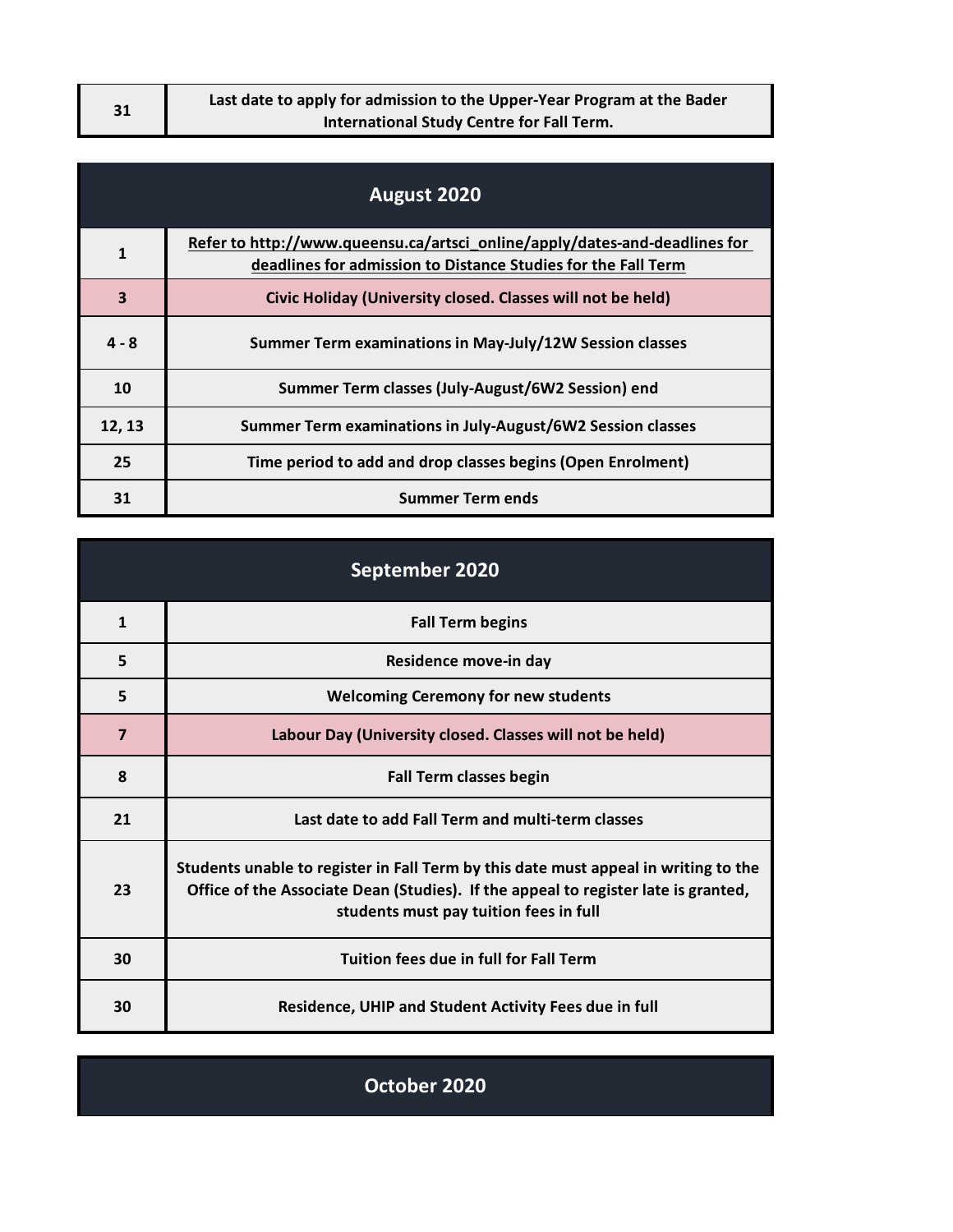| 12        | Thanksgiving Day (University closed. Classes will not be held.) |
|-----------|-----------------------------------------------------------------|
| 15        | Last date to apply in SOLUS to graduate for Fall 2020           |
| 16        | <b>University Day</b>                                           |
| $26 - 30$ | <b>Fall mid-term break</b>                                      |

## **November 2020**

**[NOTE: Fall 2](http://www.queensu.ca/registrar/convocation)020 Convocation dates will be published by the Office of the University Registrar in [May 2020.](http://www.queensu.ca/registrar/convocation) Please refer to http://www.queensu.ca/registrar/convocation to view these dates**

| $\mathbf{1}$   | Refer to http://www.queensu.ca/artsci_online/apply/dates-and-deadlines for<br>deadlines for admission to Undergraduate Online Studies for the Winter Term |
|----------------|-----------------------------------------------------------------------------------------------------------------------------------------------------------|
| $\overline{2}$ | Last date to drop Fall Term and multi-term classes without financial penalty                                                                              |
| $\overline{2}$ | Last date to drop Fall Term classes without academic penalty                                                                                              |
| $\overline{7}$ | Last date to apply for accommodation for an official examination conflict for the<br>December examination session                                         |
| 11             | Remembrance Day observance (Classes cancelled 10:30 - 11:30 a.m.)                                                                                         |
| 15             | Last date to apply for admission to the Upper-Year Program at the Bader<br><b>International Study Centre for Winter Term</b>                              |

| December 2020 |                                                                                                                   |
|---------------|-------------------------------------------------------------------------------------------------------------------|
| $\mathbf{1}$  | Last date for Queen's students to apply for admission to Dual or Second Degree<br><b>Programs for Winter Term</b> |
| 1             | First date to apply to graduate in SOLUS for Spring 2021                                                          |
| 6             | <b>Commemoration Day (examinations cancelled)</b>                                                                 |
| 7             | <b>Fall term classes end</b>                                                                                      |
| $8 - 9$       | Fall Term pre-assessment study period                                                                             |
| $10 - 23$     | Final assessments in Fall Term classes and mid-year assessments in multi-term<br>classes                          |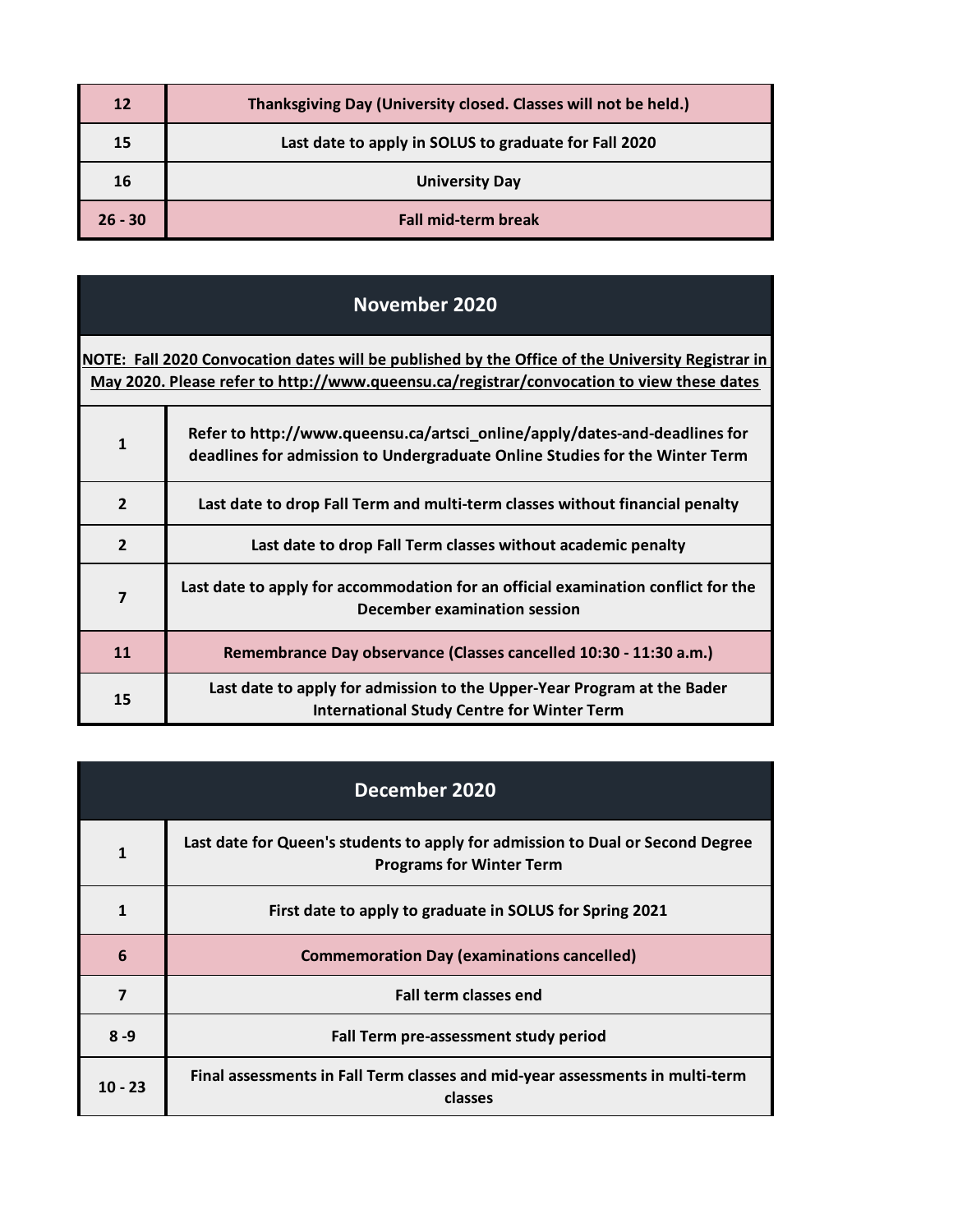| <b>Fall Term ends</b> |
|-----------------------|

| January 2021 |                                                                                                                                                                                                                       |
|--------------|-----------------------------------------------------------------------------------------------------------------------------------------------------------------------------------------------------------------------|
| $\mathbf{1}$ | New Year's Day (University closed. Classes will not be held)                                                                                                                                                          |
| $\mathbf{1}$ | <b>Winter Term begins</b>                                                                                                                                                                                             |
| 10           | Tuition fees due in full for Winter Term classes. Exception: OSAP Students                                                                                                                                            |
| 11           | <b>Winter Term classes begin</b>                                                                                                                                                                                      |
| 15           | Last date to apply to the International Programs Office for exchange programs for<br>2021-2022                                                                                                                        |
| 15           | Students unable to register in Winter Term by this date must appeal in writing to<br>the Office of the Associate Dean (Studies). If the appeal to register late is granted,<br>students must pay tuition fees in full |
| 22           | Last date to add Winter Term classes                                                                                                                                                                                  |
| 22           | Last date to drop Winter Term classes without financial penalty                                                                                                                                                       |

| <b>February 2021</b> |                                                    |
|----------------------|----------------------------------------------------|
|                      | <b>Registration for Summer Term classes begins</b> |
| 15                   | <b>Family Day (classes will not be held)</b>       |
| $16-19$              | Mid-term Reading Week (all classes cancelled)      |

| <b>March 2021</b> |                                                                                                                                           |
|-------------------|-------------------------------------------------------------------------------------------------------------------------------------------|
| 5                 | Last date to drop Winter Term and multi-term classes without academic penalty                                                             |
| 7                 | Last date to apply for accommodation for an official examination conflict for the<br><b>April examination session</b>                     |
| 31                | Last date to apply for admission to the Upper-Year Program at the Bader<br>International Study Centre for Summer Term (May-June Session). |
| 31                | Last date to apply to the University for upper-year full-time admission for Summer<br>Term from another post-secondary institution        |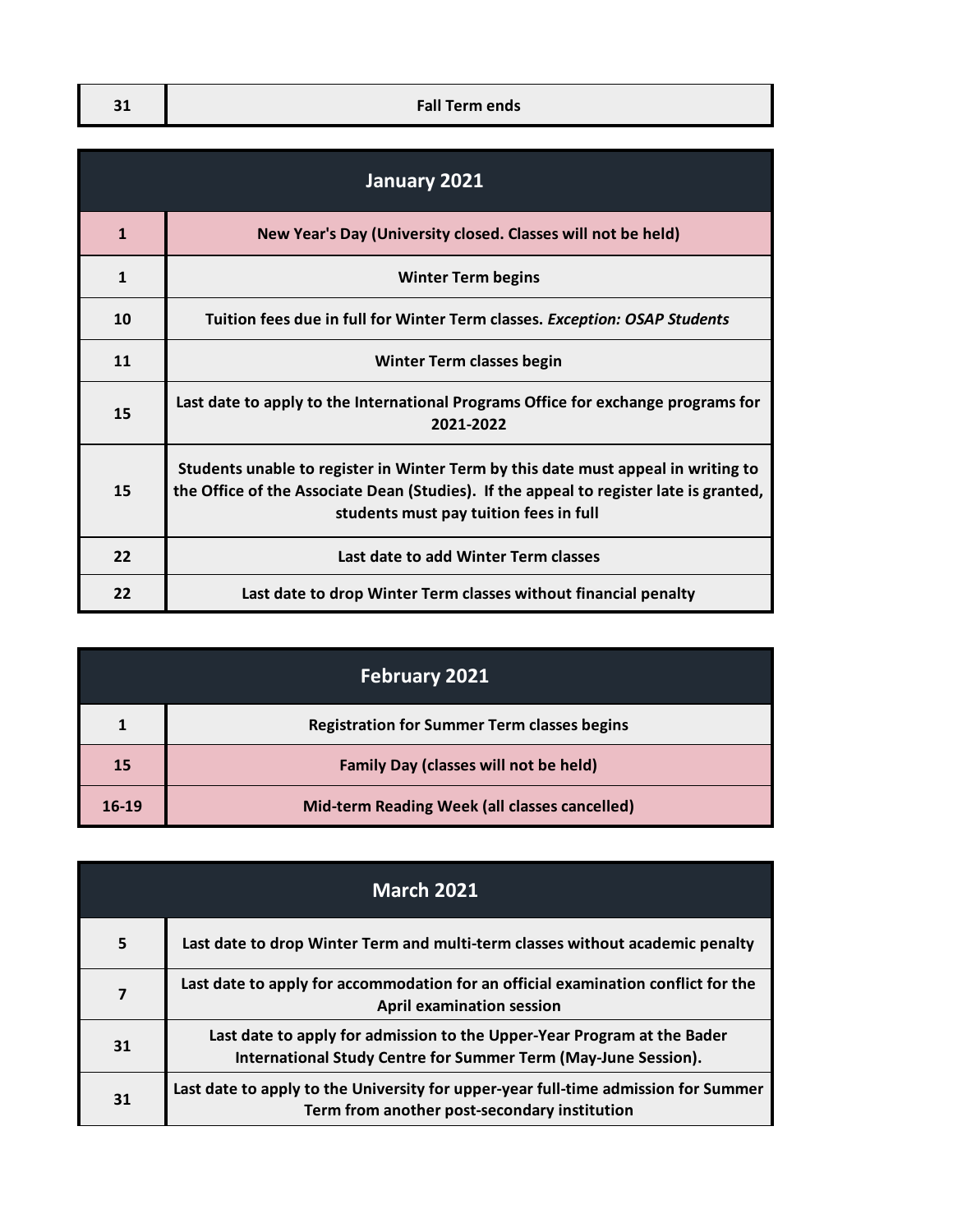| <b>April 2021</b> |                                                                                                                                                                                                                                     |
|-------------------|-------------------------------------------------------------------------------------------------------------------------------------------------------------------------------------------------------------------------------------|
| 1                 | Refer to http://www.queensu.ca/artsci_online/apply/dates-and-deadlines for<br>deadlines for admission to Undergraduate Online Studies for the Summer Term                                                                           |
| $\mathbf{1}$      | Last day for Queen's students to apply for a Dual Degree Program for Summer Term                                                                                                                                                    |
| $\overline{2}$    | Good Friday (University closed. Classes will not be held)                                                                                                                                                                           |
| 9                 | <b>Winter Term classes end</b>                                                                                                                                                                                                      |
| $10 - 13$         | Winter Term pre-exam study period                                                                                                                                                                                                   |
| $14 - 30$         | <b>Final examinations in Winter Term and multi-term classes</b>                                                                                                                                                                     |
| 15                | Last date for receipt of required documentation from students seeking admission<br>for Summer Term to full- or part-time study, including transfer students, to ensure<br>that an admission decision is made before the Term begins |
| 30                | <b>Winter Term ends</b>                                                                                                                                                                                                             |
| 30                | Last date to apply to graduate in SOLUS in Spring 2021                                                                                                                                                                              |

| <b>May 2021</b>         |                                                                                                                                                                                                                                                                   |
|-------------------------|-------------------------------------------------------------------------------------------------------------------------------------------------------------------------------------------------------------------------------------------------------------------|
| $\mathbf{1}$            | <b>Summer Term begins</b>                                                                                                                                                                                                                                         |
| $\mathbf{1}$            | Tuition fees due in full for Summer Term classes (May-June/6W1 and May-<br>July/12W sessions)                                                                                                                                                                     |
| $\overline{7}$          | Students unable to register in Summer Term (May-June/6W1 and May-July/12W<br>sessions) by this date must appeal in writing to the Office of the Associate Dean<br>(Studies). If the appeal to register late is granted, students must pay tuition fees in<br>full |
| $\overline{\mathbf{z}}$ | Last date to apply for admission to the Upper-Year Program at the Bader<br>International Study Centre for Summer Term (August Session).                                                                                                                           |
| 10                      | Summer Term classes (May-June/6W1 and May-July/12W sessions) begin                                                                                                                                                                                                |
| 14                      | Last date to add Summer Term classes (May-June/6W1 and May-July/12W sessions)                                                                                                                                                                                     |
| 14                      | Last date to drop Summer Term classes (May-June/6W1) without financial penalty                                                                                                                                                                                    |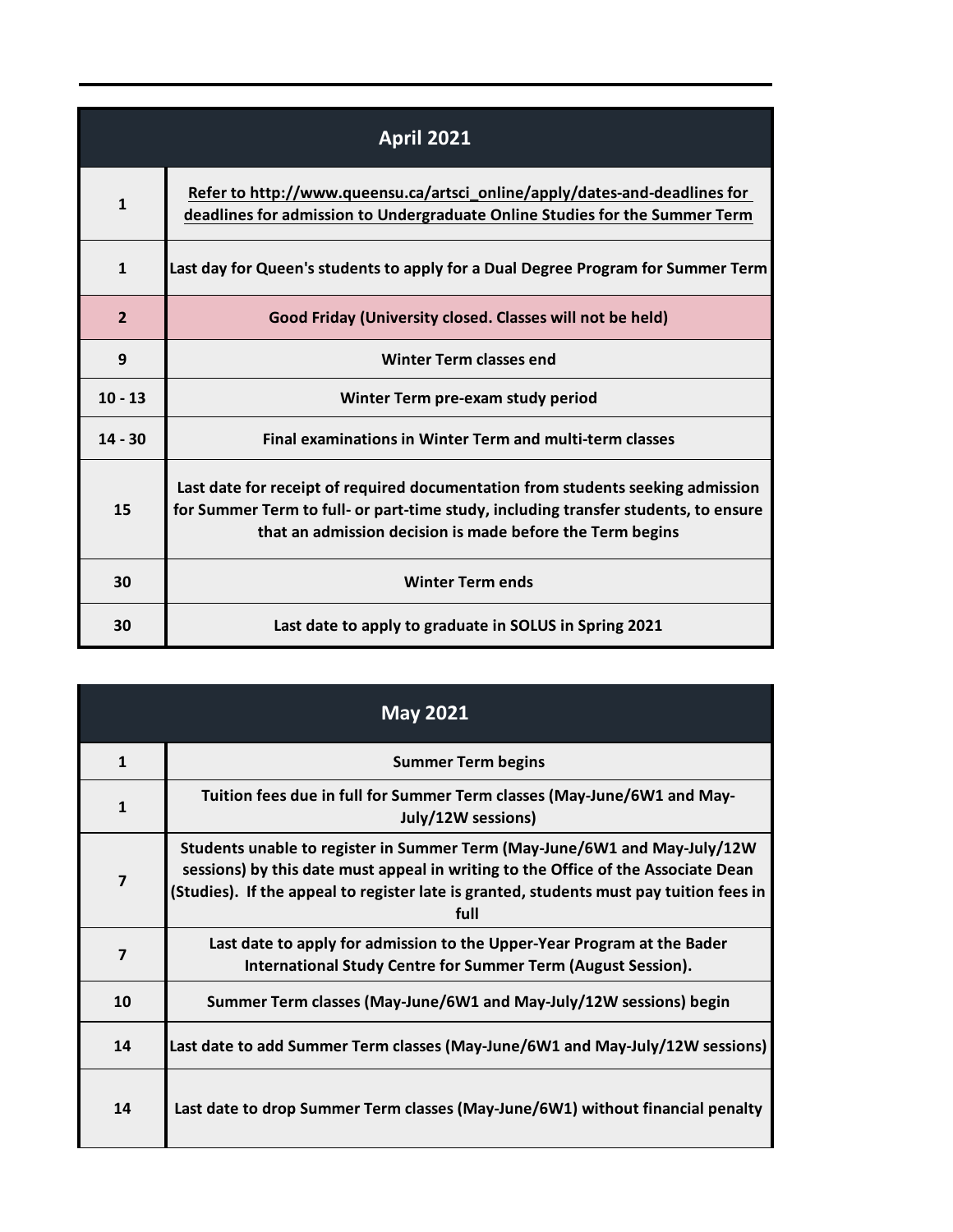| 21 | Last date to drop Summer Term classes (May-July/12W sessions) without financial<br>penalty |
|----|--------------------------------------------------------------------------------------------|
| 24 | Victoria Day (classes will not be held)                                                    |

| <b>June 2021</b>                                                                                                                                              |                                                                                                                                                                                                                                 |
|---------------------------------------------------------------------------------------------------------------------------------------------------------------|---------------------------------------------------------------------------------------------------------------------------------------------------------------------------------------------------------------------------------|
| NOTE: Spring 2021 Convocation: Dates will be determined in November 2020. Please refer to<br>http://www.queensu.ca/registrar/convocation to view these dates. |                                                                                                                                                                                                                                 |
| $\mathbf{1}$                                                                                                                                                  | Last date to apply to the University for admission as a part-time student for Fall<br><b>Term</b>                                                                                                                               |
| $\mathbf{1}$                                                                                                                                                  | Last date for Queen's students to apply for admission to a Dual Degree Program for<br><b>Fall Term</b>                                                                                                                          |
| $\mathbf{1}$                                                                                                                                                  | Last date for Queen's students to apply to transfer into the Faculty of Arts and<br><b>Science for Fall Term</b>                                                                                                                |
| $\mathbf{1}$                                                                                                                                                  | Last date to apply to the University for upper-year full-time admission for Fall Term<br>from another post-secondary institution.                                                                                               |
| 4                                                                                                                                                             | Last date to drop Summer Term classes (May-June/6W1) without academic penalty                                                                                                                                                   |
| $\overline{7}$                                                                                                                                                | Last date to apply for accommodation for an official examination conflict for the<br>June, July and August examination sessions                                                                                                 |
| 15                                                                                                                                                            | Last date for receipt of required documentation from students seeking admission<br>for Fall Term to full-or part-time study, including transfer students, to ensure that<br>an admission decision is made before the Term begin |
| 21                                                                                                                                                            | Summer Term classes (May-June/6W1 Session) end                                                                                                                                                                                  |
| $24 - 26$                                                                                                                                                     | Summer Term examinations in May-June/6W1 Session classes                                                                                                                                                                        |

| <b>July 2021</b> |                                                                                          |
|------------------|------------------------------------------------------------------------------------------|
|                  | Tuition fees due in full for Summer Term classes (July-August /6W2 Session)              |
|                  | Canada Day (classes will not be held)                                                    |
| $\mathbf{z}$     | Last date to drop Summer Term classes (May-July/12W Session) without academic<br>penalty |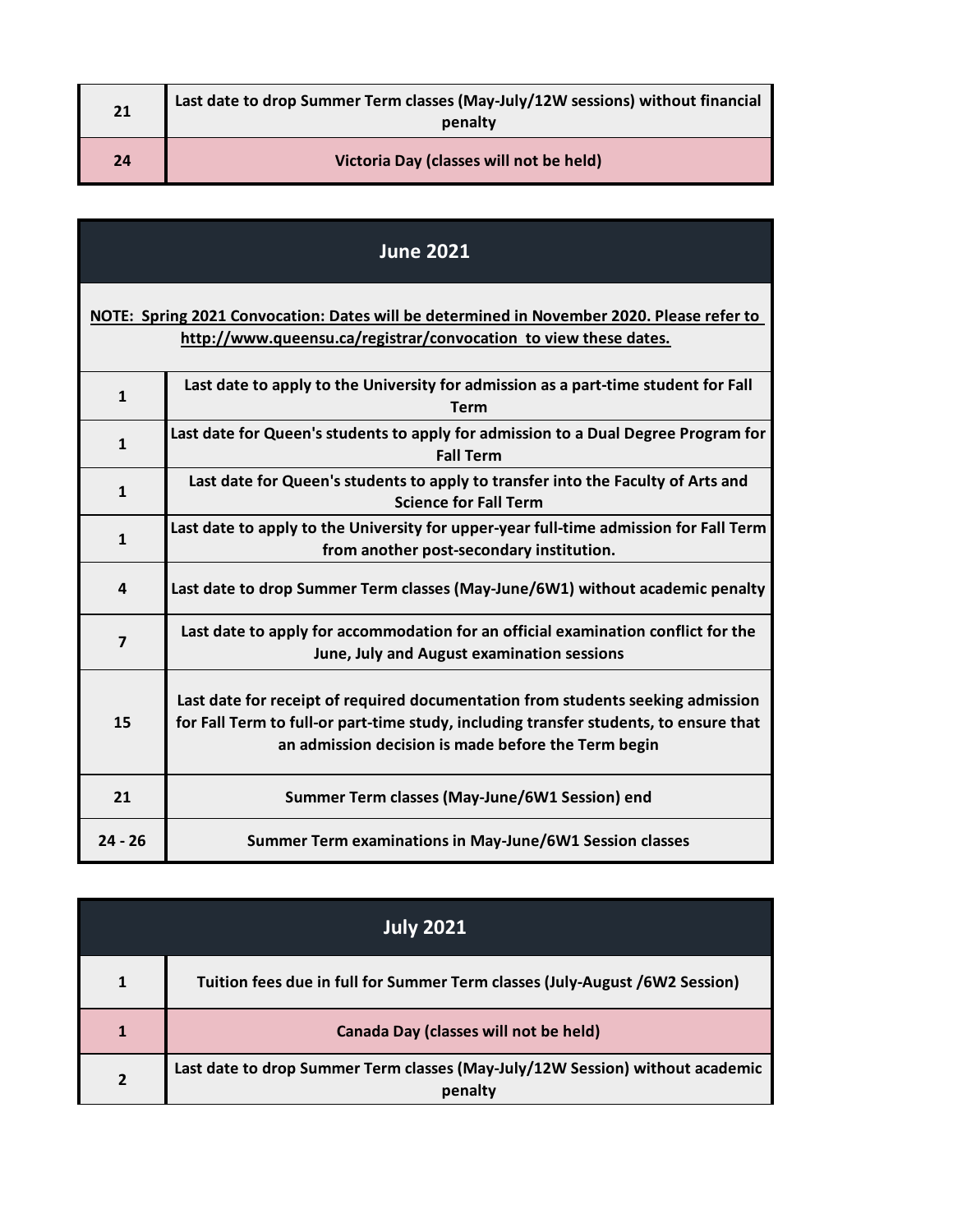| 5  | Summer Term classes (July-August /6W2 Session) begin                                                                                                                                                                                             |
|----|--------------------------------------------------------------------------------------------------------------------------------------------------------------------------------------------------------------------------------------------------|
| 9  | Students unable to register in Summer Term (July-August /6W2 Session) by this<br>date must appeal in writing to the Office of the Associate Dean (Studies). If the<br>appeal to register late is granted, students must pay tuition fees in full |
| 9  | Last date to add Summer Term classes (July-August /6W2 Session)                                                                                                                                                                                  |
| 9  | Last date to drop Summer Term classes (July-August /6W2 Session) without<br>financial penalty                                                                                                                                                    |
| 15 | First date to apply in SOLUS to graduate for Fall 2021                                                                                                                                                                                           |
| 30 | Summer Term classes (May-July/12W Session) end                                                                                                                                                                                                   |
| 30 | Last date to drop Summer Term classes (July-August /6W2 Session) without<br>academic penalty                                                                                                                                                     |
| 31 | Last date to apply for admission to the Upper-Year Program at the Bader<br><b>International Study Centre for Fall Term</b>                                                                                                                       |

| August 2021    |                                                                                                                                                         |
|----------------|---------------------------------------------------------------------------------------------------------------------------------------------------------|
| 1              | Refer to http://www.queensu.ca/artsci_online/apply/dates-and-deadlines for<br>deadlines for admission to Undergraduate Online Studies for the Fall Term |
| $\overline{2}$ | <b>Civic Holiday (Classes will not be held)</b>                                                                                                         |
| $3 - 10$       | Summer Term examinations in May-July/12W Session classes                                                                                                |
| $9 - 22$       | <b>Registration period for Fall and Winter classes</b>                                                                                                  |
| 13             | Summer Term classes (July-August /6W2 Session) end                                                                                                      |
| $16 - 18$      | Summer Term examinations in July-August /6W2 Session classes                                                                                            |
| 24             | Time period to add and drop classes (Open Enrolment period) begins                                                                                      |
| 31             | <b>Summer Term ends</b>                                                                                                                                 |

**September 2021**